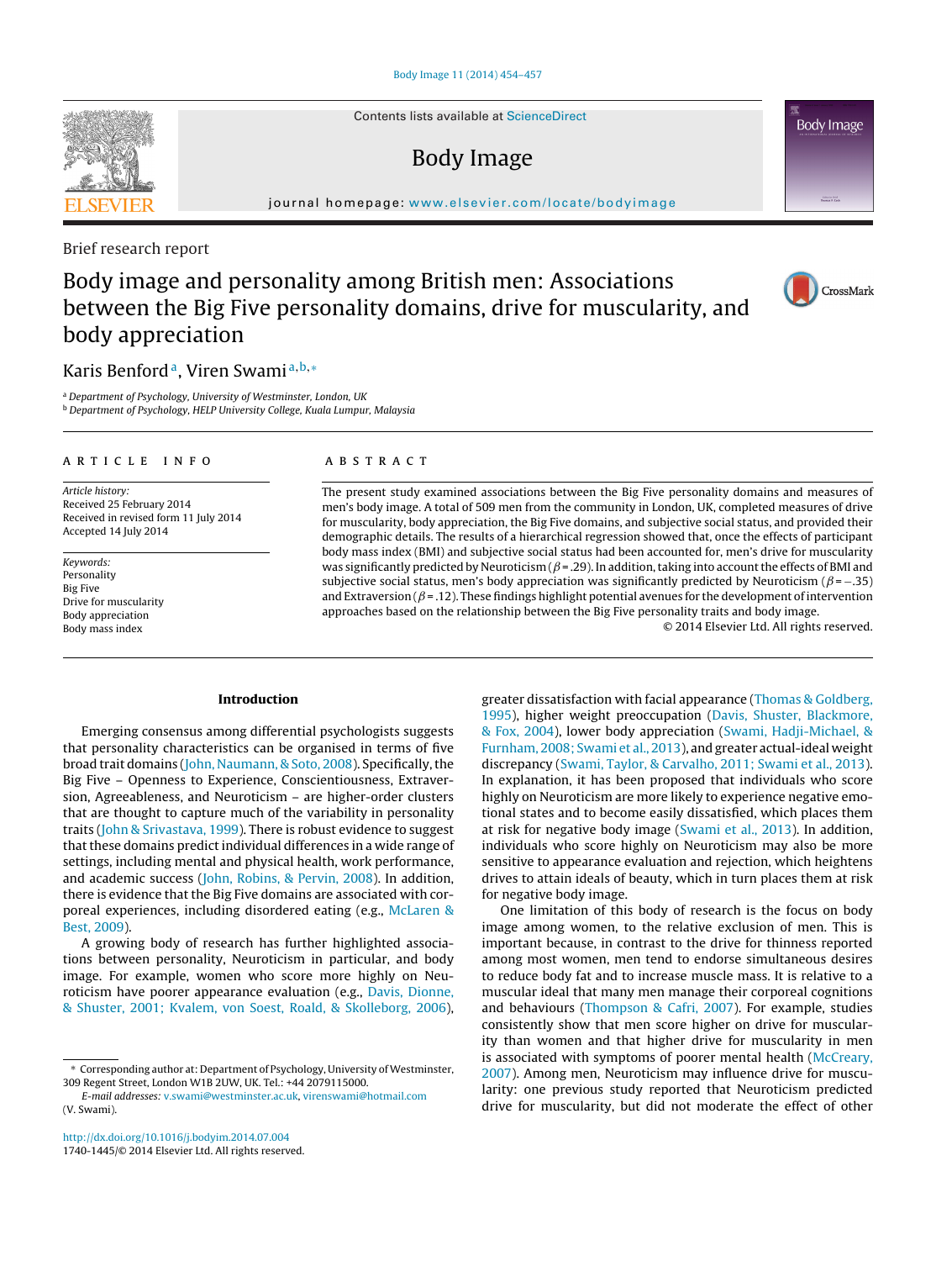psychological variables (e.g., perfectionism; [Davis,](#page-3-0) [Karvinen,](#page-3-0) [&](#page-3-0) [McCreary,](#page-3-0) [2005\).](#page-3-0)

Even so, there are a number of ways in which current knowledge can be extended. First, [Davis](#page-3-0) et [al.](#page-3-0) [\(2005\)](#page-3-0) only included a measure of Neuroticism and, as such, it remains unclear whether other Big Five domains are associated with men's drive for muscularity. Certainly, among women, greater Extraversion has been associated with stronger dissatisfaction with facial appearance [\(Thomas](#page-3-0) [&](#page-3-0) [Goldberg,](#page-3-0) [1995\),](#page-3-0) but also more positive appearance evaluation ([Kvalem](#page-3-0) et [al.,](#page-3-0) [2006\),](#page-3-0) more positive body appreciation ([Swami](#page-3-0) et [al.,](#page-3-0) [2008,](#page-3-0) [2013\),](#page-3-0) and lower actual-ideal weight discrepancy [\(Swami](#page-3-0) et [al.,](#page-3-0) [2013\).](#page-3-0) In addition, at least one study has reported a positive, albeit weak, association between Agreeableness and body appreciation among women [\(Swami](#page-3-0) et [al.,](#page-3-0) [2013\).](#page-3-0) Thus, examining direct associations between the Big Five domains and men's drive for muscularity remains an important step for further research.

Second, although drive for muscularity is the dominant way in which men's body image has been conceptualised, it should not obscure other relevant indices. For example, body appreciation refers to positive attitudes towards the body and is known to be higher among men compared with women [\(Tylka,](#page-3-0) [2013\).](#page-3-0) Furthermore, although body appreciation is negatively correlated with drive for muscularity [\(Campana,](#page-3-0) [Tavares,](#page-3-0) [Swami,](#page-3-0) [&](#page-3-0) [da](#page-3-0) [Silva,](#page-3-0) [2013\),](#page-3-0) the two constructs should not simply be considered polar opposites. Rather, body appreciation offers a means of conceptualising men's body image in ways that go beyond indices of dissatisfaction. Furthermore, it is unclear in what ways men's body appreciation is associated with the Big Five domains.

In the present study, therefore, we examined associations between the Big Five domains, men's drive for muscularity, and body appreciation. By including measures of both drive for muscularity and body appreciation in the present work, we were able to examine the predictive power ofthe Big Five traits in relation to two different, albeit related, aspects of men's body image. Based on the above review, we predicted that Neuroticism would be positively associated with drive for muscularity and negatively associated with body appreciation. Although we did not expect robust associations between these body image variables and other Big Five traits, we nevertheless included the latter in our analyses.

### **Method**

## **Participants**

Participants of this study were 509 men recruited from the community in London, UK, and ranging in age from 18 to 59 years  $(M = 25.18, SD = 8.28)$ . Participants' mean self-reported body mass index (BMI) was  $24.01$  (SD = 4.90). Most participants were of British White ancestry (73.1%), whereas 19.3% were of Asian descent, and 7.7% were of African Caribbean descent. In terms of educational qualifications, 36.0% had completed minimum secondary education, 28.3% were still in full-time education, 17.7% had an undergraduate degree, 7.5% had a postgraduate degree, and the remainder had some other qualification.

# **Measures**

**Drive for muscularity.** We used [McCreary](#page-3-0) [and](#page-3-0) [Sasse's](#page-3-0) [\(2000\)](#page-3-0) Drive for Muscularity Scale (DMS), which consists of 15 items that tap an individual's desire to have a more muscular body. Items were rated on a 6-point Likert-type scale (1 = Always, 6 = Never) and were reverse-coded so that higher scores represent greater drive for muscularity. Although scores on the DMS have been shown to have a two-factor lower-order structure representing attitudinal and behavioural dimensions, the two subscales also load onto a single higher-order dimension (e.g., [McCreary,](#page-3-0) [Sasse,](#page-3-0) [Saucier,](#page-3-0) [&](#page-3-0) [Dorsch,](#page-3-0) [2004\).](#page-3-0) Likewise, in the present study, the two subscale scores were strongly correlated  $(r = .51)$  and we therefore computed a total DMS score by computing the mean of all 15 items. [McCreary](#page-3-0) [\(2007\)](#page-3-0) reported that the total DMS score has acceptable reliability and good construct, convergent, and discriminant validities. In the present study, Cronbach's  $\alpha$  for this measure was .92.

**Body appreciation.** We measured body appreciation using the Body Appreciation Scale (BAS) developed by [Avalos,](#page-3-0) [Tylka,](#page-3-0) [and](#page-3-0) [Wood-Barcalow](#page-3-0) [\(2005\).](#page-3-0) This is a 13-item measure that taps multiple aspects of positive body image and on which items are rated on a 5-point Likert-type scale (1 = Never, 5 = Always). An overall score was computed as the mean of all 13 items, with higher scores reflecting more positive body appreciation. Among Western men, BAS scores have been shown to have a one-dimensional structure and demonstrate measurement equivalence between women and men ([Tylka,](#page-3-0) [2013\).](#page-3-0) In addition, the measure has been shown to have good psychometric properties among men, including good internal consistency and convergent validity [\(Swami](#page-3-0) et [al.,](#page-3-0) [2008;](#page-3-0) [Tylka,](#page-3-0) [2013\).](#page-3-0) In the present work, Cronbach's  $\alpha$  for the BAS was .88.

**Big Five domains.** Participants completed the Neuroticism-Extraversion-Openness-Five-Factor Inventory (NEO-FFI; [Costa](#page-3-0) [and](#page-3-0) [McCrae,](#page-3-0) [1992\),](#page-3-0) which is a 60-item measure of the Big Five at the domain level. Each Big Five domain was measured on 12 items, which were rated for agreement on a 5-point Likert-type scale (1 = Strongly disagree, 5 = Strongly agree). Domain scores were computed as the mean of items associated with each factor. [Costa](#page-3-0) [and](#page-3-0) [McCrae](#page-3-0) [\(1992\)](#page-3-0) provided extensive evidence of the NEO-FFI's reliability and validity. Here, Cronbach's  $\alpha$  for all five domains were >.75.

**Subjective social status.** We included a measure of subjective social status, namely the McArthur Ladder of Subjective Social Status (MLSSS; [Adler,](#page-3-0) [Epel,](#page-3-0) [Castellazzo,](#page-3-0) [&](#page-3-0) [Ickovics,](#page-3-0) [2000\).](#page-3-0) This is a measure of social status presented as a 'social ladder' and in which participants are asked to select the rung that best describes the perceived social status. Scores range from 1 to 10, with higher scores representing higher subjective social status.

**Demographics.** Participants were asked to report their demographics, consisting of age, ethnicity, educational qualifications, height, and weight (the latter two used to compute self-reported BMI as  $\text{kg/m}^2$ ).

## **Procedure**

Ethics approval for this study was obtained from the relevant university ethics committee. Recruitment was conducted on an opportunistic basis in several public locations in Greater London by six researchers. Once participation had been agreed, participants provided written informed consent and completed an anonymous paper-and-pencil version of the survey in a quiet location set up for the purposes of the project. The order of presentation of the scales was semi-randomised, with demographic items always appearing last. All participants took part on a voluntary basis and were not remunerated for participation. Upon returning their survey to the researchers, participants were provided with a debriefing sheet.

### **Results**

Missing data (<2% of the total dataset) were replaced using the mean replacement technique. Descriptive statistics for, and bivariate correlations between, all variables are reported in [Table](#page-2-0) 1. As can be seen, drive for muscularity was significantly and positively correlated with Neuroticism and with participant BMI. On the other hand, body appreciation was significantly andnegatively correlated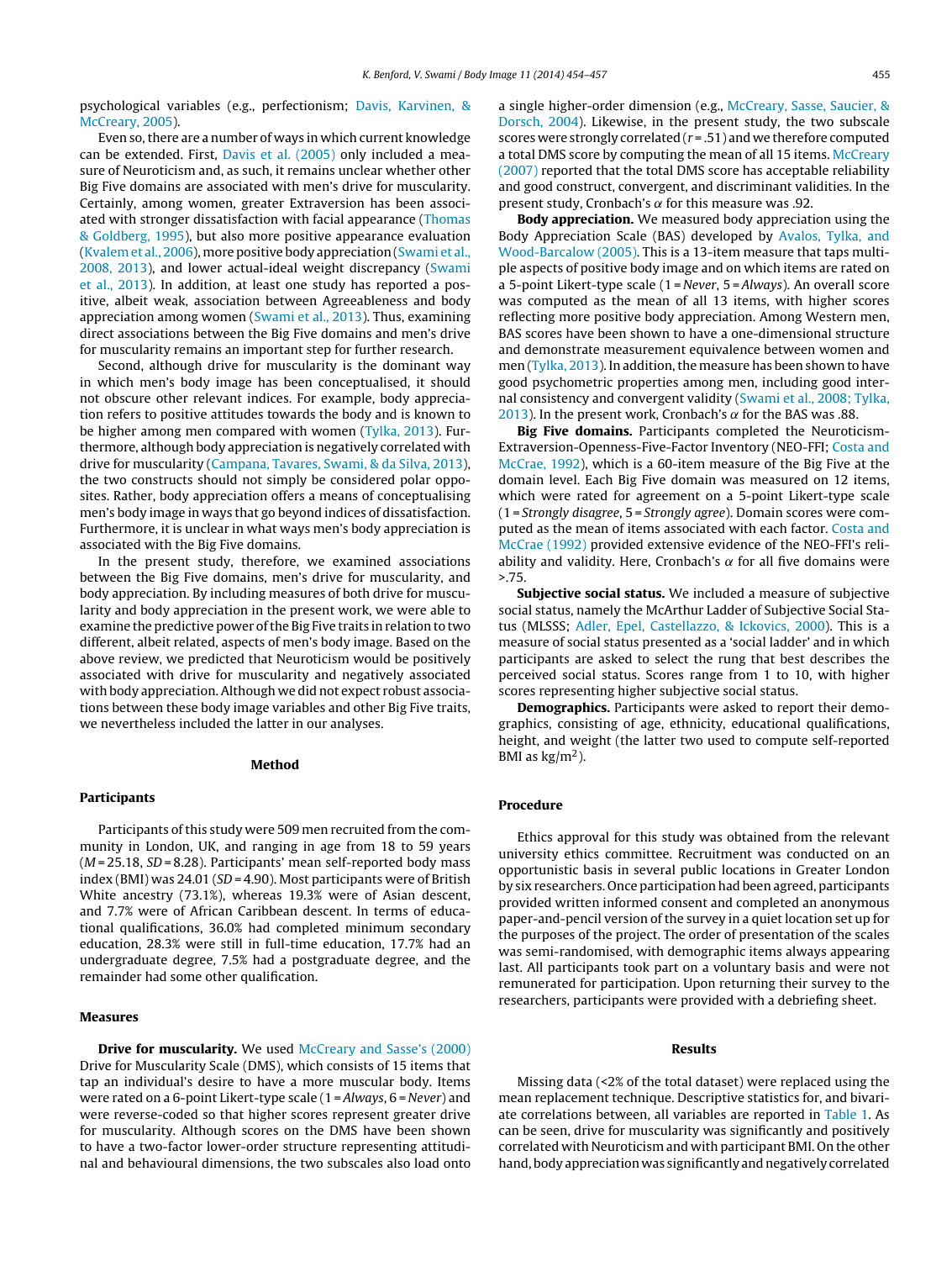# <span id="page-2-0"></span>**Table 1**

Descriptive statistics and inter-scale bivariate correlations between all variables included in the present study.

|                                                                                                                                                                                                                              | (1)          | (2)          | (3)             | (4)                  | (5)                                         | (6)                                                                | (7)                                                                                       | (8)                                                                                 | (9)                                                                                          |
|------------------------------------------------------------------------------------------------------------------------------------------------------------------------------------------------------------------------------|--------------|--------------|-----------------|----------------------|---------------------------------------------|--------------------------------------------------------------------|-------------------------------------------------------------------------------------------|-------------------------------------------------------------------------------------|----------------------------------------------------------------------------------------------|
| (1) Drive for muscularity<br>(2) Body appreciation<br>(3) Extraversion<br>(4) Agreeableness<br>(5) Conscientiousness<br>(6) Neuroticism<br>(7) Openness to experience<br>(8) Body mass index<br>(9) Subjective social status |              | $-.32$ **    | .05<br>$.22$ ** | .08<br>.07<br>$-.11$ | .05<br>.06<br>$.23^{*}$<br>.10 <sup>°</sup> | $.29**$<br>$-.39$ **<br>$-.04$<br>$-.24$ **<br>$-.14$ <sup>*</sup> | .03<br>.08<br>$.17$ <sup>**</sup><br>.10 <sup>°</sup><br>$.16$ **<br>$-.17$ <sup>**</sup> | .10 <sup>°</sup><br>$-.12"$<br>.11<br>$-.11$<br>$.19^{**}$<br>.04<br>$-.10^{\circ}$ | $-.02$<br>$.33**$<br>$.31$ <sup>**</sup><br>$.16**$<br>.28<br>.11<br>.15<br>.09 <sup>°</sup> |
| M<br><b>SD</b>                                                                                                                                                                                                               | 4.08<br>1.16 | 3.62<br>0.62 | 3.46<br>0.42    | 3.48<br>0.58         | 4.03<br>0.49                                | 3.14<br>0.52                                                       | 3.63<br>0.62                                                                              | 24.01<br>4.90                                                                       | 6.25<br>1.70                                                                                 |

Note.  $N = 509$ .

 $\int_{0}^{x} p < .05$ .

 $p < .001$ .

with Neuroticism and BMI, and positively correlated with Extraversion and subjective social status.

We next computed two separate hierarchical regressions with drive for muscularity and body appreciation, respectively, as the criterion variables. To examine for the possibility of curvilinear relationships with BMI, both BMI and BMI<sup>2</sup> were entered in a first step along with subjective social status. The Big Five domains were entered in a second step. Multicollinearity diagnostics for both regressions indicated that multicollinearity was not a limiting issue (all VIFs < 2.09). Consistent with our hypothesis, after controlling for the non-significant variance accounted for by subjective social status, BMI, and  $BMI<sup>2</sup>$  (<1.0%), the model with drive for muscularity was significant,  $F(8, 508) = 7.21$ ,  $p < .001$ , Adj.  $R^2 = .10$ , with Neuroticism and participant BMI emerging as the only significant predictors (see [Table](#page-3-0) 2).

In the model with body appreciation, the first step of the regression with subjective social status, BMI, and BMI<sup>2</sup> was significant,  $F(3, 508) = 27.26$ ,  $p < .001$ , Adj.  $R^2 = .13$ . The second step of the regression was also significant,  $F(8, 508) = 28.97$ ,  $p < .001$ , Adj.  $R^2$  = .31, with Neuroticism emerging as the strongest predictor. Subjective social status, BMI, and Extraversion also emerged as significant predictors (see [Table](#page-3-0) 2). In separate analyses, we examined whether interactions between Neuroticism and other Big Five domains would emerge as significant predictors in a third step of the regressions. None of the interaction terms reached statistical significance.

### **Discussion**

The results our work indicated that, once the effects of BMI and subjective social status were accounted for, Neuroticism was significantly associated with drive for muscularity (positively) and body appreciation (negatively). Neuroticism likely has a dual impact on body image: (i) directly, by increasing anxiety and insecurity over one's appearance, which in turn leads to appearance dissatisfaction, and; (ii) indirectly, through an attenuation of positive affect, which in turn reduces positive regard for one's own body [\(Swami](#page-3-0) et [al.,](#page-3-0) [2013\).](#page-3-0) The present findings are consistent with this perspective, insofar as we found that Neuroticism was associated with greater drive for muscularity as well as lower body appreciation. In addition, to the extent that men who score highly on Neuroticism are more sensitive to appearance evaluation and rejection [\(Brookings,](#page-3-0) [Zembar,](#page-3-0) [&](#page-3-0) [Hochstetler,](#page-3-0) [2003\)](#page-3-0) and have higher appearance orientation [\(Kvalem](#page-3-0) et [al.,](#page-3-0) [2006\),](#page-3-0) they may show a stronger desire for idealised standards of beauty, such as greater muscularity.

We also found that Extraversion was positively associated with body appreciation in our sample of men. Previous studies have reported that women high in Extraversion have more positive body appreciation ([Swami](#page-3-0) et [al.,](#page-3-0) [2008,](#page-3-0) [2013\)](#page-3-0) and lower actual-ideal weight discrepancy ([Swami](#page-3-0) et [al.,](#page-3-0) [2013\),](#page-3-0) and our findings fit that general pattern. [Kvalem](#page-3-0) et [al.](#page-3-0) [\(2006\)](#page-3-0) have shown that individuals high in Extraversion have more positive appearance evaluation; that is, they evaluate their appearance more positively than individuals who are more introverted, possibly as a function of their positive affect. In addition, to the extent that individuals high in Extraversion are more aware of appearance-related feedback, they may show greater investment in their appearance ([Kvalem](#page-3-0) et [al.,](#page-3-0) [2006\).](#page-3-0) The outcome of all this is that individuals who score highly on Extraversion may be more accepting, respectful, and protective of their bodies, which manifests as more positive body appreciation.

Taken together, the present findings may have useful practical implications for practitioners. For example, innovative intervention approaches could be developed based on the relationship between Neuroticism and body image. It has been suggested that mental health practitioners could routinely measure Big Five domains to determine if more extensive assessments of personality disorders related to Neuroticismshould be conducted ([Widiger](#page-3-0) [&](#page-3-0) [Trull,](#page-3-0) [2007\).](#page-3-0) Likewise, it may be possible to screen individuals for high Neuroticism scores, in order to determine whether testing for negative body image or disordered eating is necessary. Of course, from a public health perspective, more work will need to be conducted to demonstrate more than just concurrent correlations between Neuroticism and body image. That is, the public health significance of Neuroticism depends on its ability to reliably predict future incidence of negative body image and longitudinal work will be necessary in order to determine such a predictive relationship. More broadly, research on body image would benefit greatly from the types of causal models that have been used to link Neuroticism with physical health outcomes (e.g., [Smith,](#page-3-0) [2006\).](#page-3-0)

Future studies could also build on the present work in a number of other ways. First, use of the NEO-FFI to measure the Big Five in the present work meant that we were only able to examine domain-level scores. However, Neuroticism, like all the Big Five domains, can be viewed as a heterogeneous trait consisting of multiple, highly correlated but partially distinct facets, and it would be useful to examine associations between body image and these lower-order Big Five facets. Second, our study focused on direct relationships between the Big Five and body image, but future research should also consider indirect pathways ([Kvalem](#page-3-0) et [al.,](#page-3-0) [2006\).](#page-3-0) To that end, the inclusion of additional variables, such as attitudes towards media ideals and self-esteem, would help elucidate potential mediatory pathways between the Big Five domains and men's body image. Doing so may also help to elucidate why Neuroticism appears to be more strongly related with body appreciation than it is with drive for muscularity. Finally, we urge caution in interpreting the direction of causation of our findings: while the perspective we have adopted is consistent with the Big Five as higher-order domains, alternative explanations are possible (e.g.,